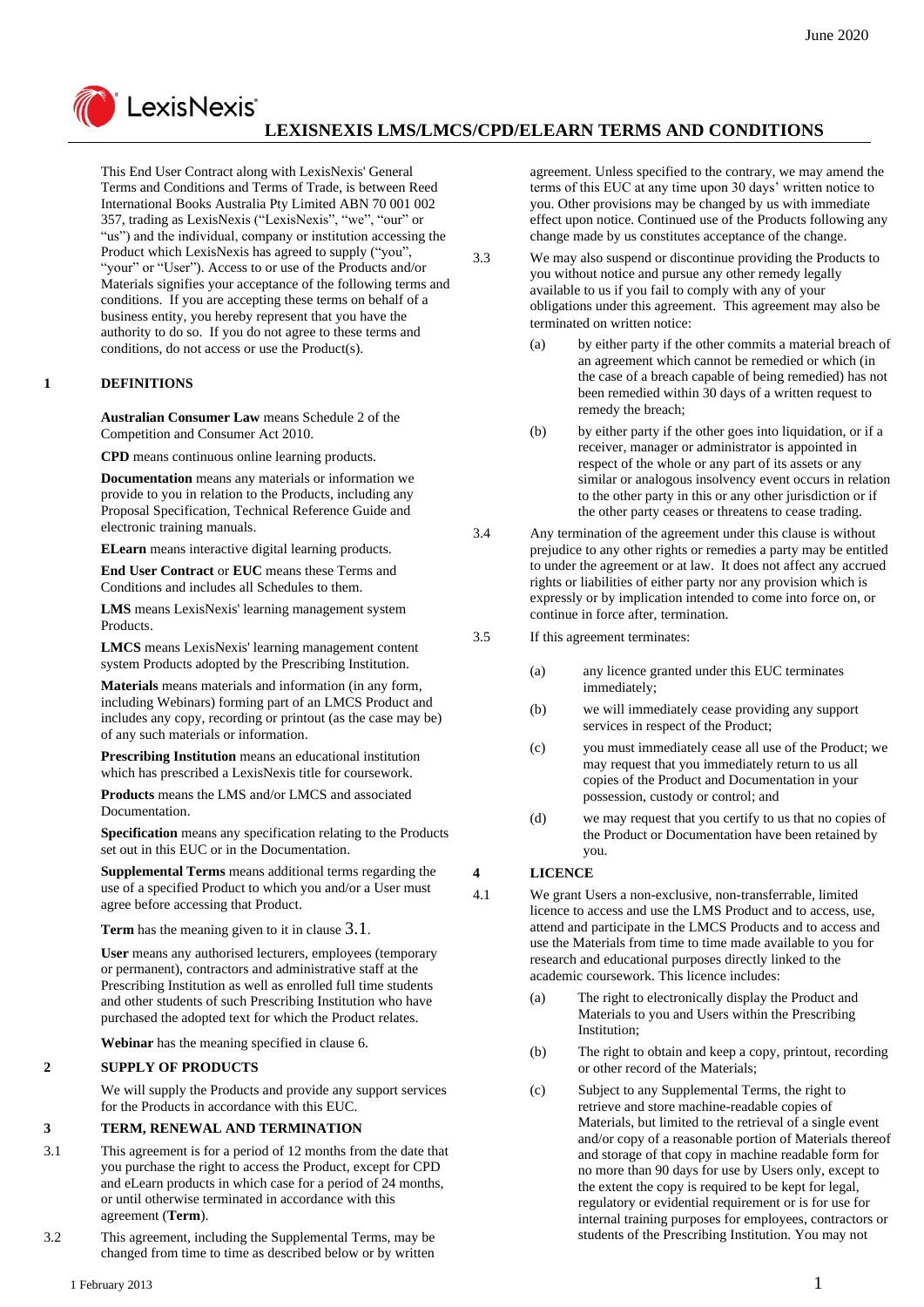create your own independently searchable database from any Materials.

- (d) The right to record and store Webinars in machine readable form on our computer system indefinitely provided that they are not redisplayed to persons other than Users.
- 4.2 Users may also make copies of Materials in accordance with applicable copyright laws.
- 4.3 Except as specifically provided in clauses 4.1 and 4.2, you may not download, store, reproduce, transmit, display, copy, distribute or use the Products or Materials.
- 4.4 Use of the Products is strictly limited to Users.
- 4.5 If you are a Prescribing Institution, you must ensure that each person having access to the Product and Documentation:
	- (a) is an authorised User; and
	- (b) uses the Product and Materials in accordance with the terms and conditions of this EUC.
- 4.6 All right, title, and interest (including all copyright and other intellectual property rights) in the Products and Materials (in printed and/or machine-readable forms) belong to us or our third party suppliers. You acquire no proprietary interest in the Products, Materials, or any copies of them.
- 4.7 You may not remove or obscure any copyright or other notice contained in the Products or Materials.
- 4.8 Other provisions that govern your use of Products and Materials may be set out in Supplemental Terms all of which are incorporated by reference into the Agreement.
- 4.9 Any information, data or material you transmit or post using Products (for examples during any Webinar) must be nonconfidential and belongs to us on submission and may be used by us for any purpose including reproduction, disclosure to third parties, transmission, posting or otherwise at our absolute discretion. You hereby assign to us all intellectual property and other rights of any nature in and to such data, information and material throughout the world including.
- 4.10 Products which allow for the participation of the User in Webinars may only be used or participated in for lawful purposes. You must ensure that participation by Users does not include conduct which is defamatory, which breaches intellectual property or which may harass, cause distress or inconvenience to any person and result in the transmission of obscene, discriminatory or offensive content or interruption of the normal flow of participation within the Product or the interruption of any aspect of the operation of the Product.

## **5 ACCESS TO PRODUCTS**

- 5.1 Subject to clause 5.2 below, only Users authorised by the Prescribing Institution may access and use the Products and Materials.
- 5.2 Users may not use an identification or access number to access the Products or Materials from outside the country for which it was issued.
- 5.3 Your identification number(s) may be restricted from accessing certain Materials otherwise available in the **Products**
- 5.4 Materials and features may be added to or withdrawn from the Products and the Products otherwise changed without notice.
- 5.5 You must not:
	- (a) store, distribute or transmit any content through the Products that is unlawful, dishonest, fraudulent, libellous, harmful, aggressive, defamatory, obscene, harassing or racially or ethnically offensive; facilitates illegal activity; depicts sexually explicit images; or promotes unlawful violence, or discrimination based on gender, colour, race, religious belief, sexual orientation, disability, or any other illegal activities; or breaches any laws, statute, regulations standards, or codes of practice of any relevant authority;
- (b) attempt to disassemble, reverse engineer or reverse compile, or otherwise reduce to human-perceivable form any of the Products; or
- (c) provide us with any confidential information for the purpose of a query which might (a) identify the parties involved in a particular matter; or (b) breach any legal or professional duty.

### **6 ADDITIONAL TERMS FOR WEBINARS, BROADCASTSAND OTHER PARTICIPATORY SERVICES ('WEBINARS')**

- 6.1 We will send you a link to access live Webinars with confirmation of your request to participate in the specific Webinar. If you book on behalf of other Users, it is your responsibility to distribute the Webinar link to the Users.
- 6.2 Reasonable endeavours will be made for the Webinars to take place on the advertised date and time. In the event that the Webinar does not take place as advertised, an alternative date/time may be substituted. We reserve the right to substitute Webinar speakers. Where any Webinar is altered from its published details (as specified in this clause 6.2) no refund or compensation is payable by us.
- 6.3 We are not liable if any User cannot view any Webinar due to firewalls or other hardware or software within the User's organisation or due to the nature of or failure in any technology used by any User.
- 6.4 A recording of a Webinar will usually be available within two working days of the Webinar live broadcast and will remain available for 6 months thereafter. Failure to attend, or gain access to, any Webinar does not entitle you or any User for additional substituted access or any form of compensation whatsoever.

### **7 REVERSE LICENCE**

- 7.1 Where, as a result of the use of any Product, you or your Users upload, store or post any content, whether by the adaptation or amendments of Materials or otherwise (**Subscriber Materials**), you hereby grant to us a non-exclusive, non-transferable licence to incorporate the Subscriber Materials into the Products and Materials from your use and the use by any Users.
- 7.2 You indemnify us and keep us indemnified, on demand, against any loss, injury, claim, liability or damage of any kind that we suffer or incur as a result of any infringement of a third party's intellectual property rights by the Subscriber Materials or their use as contemplated by this agreement.

### **8 DOCUMENTATION**

- 8.1 We may give you a reasonable number of copies of and/or access to the Documentation. The Documentation will explain the functionality of the Product.
- 8.2 Additional copies of Documentation may be obtained from us upon payment of our standard price for such Documentation.
- 8.3 You may not provide any Documentation to a person or entity outside of your organisation for any purpose. Documentation cannot be used in association with training to be conducted offsite without our prior written consent.

### **9 YOUR OBLIGATIONS**

- 9.1 In summary, and without limitation, you will:
	- (a) be responsible for the condition and maintenance of your existing hardware and its replacement should it be defective in any way that would affect performance of the Product;
	- (b) report any fault in the Product to the help desk as soon as practicable; and
	- (c) notify us in writing prior to any change to your system configuration that may have potential to impact upon the efficient operation of the Product.

### **10 WARRANTIES AND GUARANTEES**

<span id="page-1-0"></span>10.1 We represent and warrant that we have the right and authority to make the Products and Materials available pursuant to the Agreement.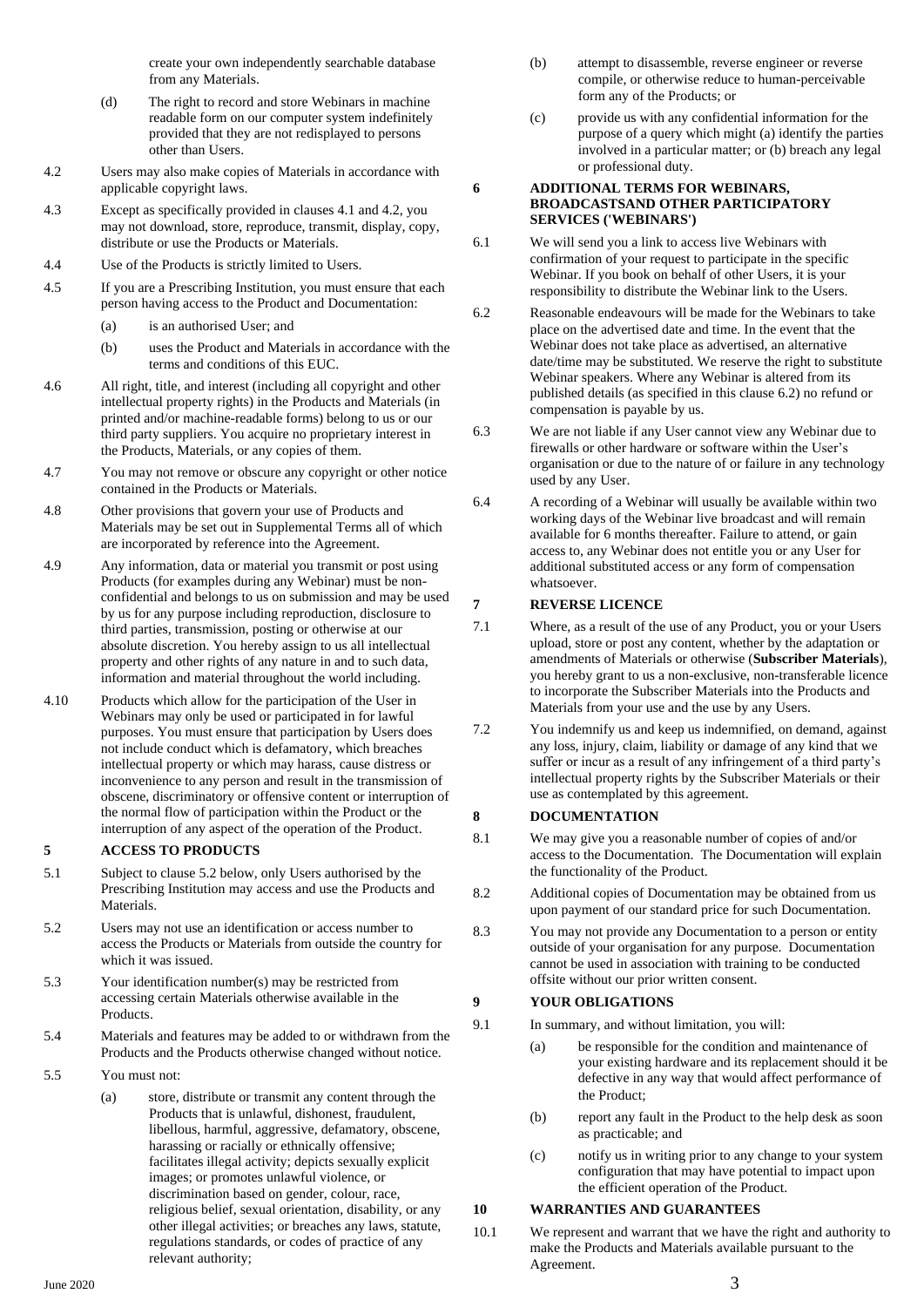- 10.2 We will use reasonable endeavours to update Materials within a reasonable time of Materials becoming outdated as a result of any changes in law from time to time. However, we are unable to specify a timeframe within which Materials will be updated as the nature of the change may require a substantial amendment, rewriting and cross-referencing by learned and expert authors.
- 10.3 Materials are provided for reference purposes only and are not intended, nor should they be used, as a substitute for professional advice or judgement or to provide legal advice with respect to particular circumstances. No information provided, for example during a Webinar may be taken as advice upon which reliance can be placed and we accept no liability for any damages resulting from such reliance.
- 10.4 EXCEPT AS OTHERWISE PROVIDED IN THIS CLAUSE 11, THE PRODUCTS AND MATERIALS ARE PROVIDED ON AN "AS IS", "AS AVAILABLE" BASIS AND WE AND EACH THIRD PARTY SUPPLIER OF MATERIALS EXPRESSLY EXCLUDES ALL WARRANTIES, INCLUDING THE WARRANTIES OF MERCHANTABILITY AND FITNESS FOR A PARTICULAR PURPOSE. YOU AGREE THAT YOU PLACE RELIANCE UPON THE CONTENT OF THE PROODUCTS AND MATERIALS AT YOUR OWN RISK.
- 10.5 We are not responsible for the availability or content of any third party contributor or website. Where you decide to visit any linked site, or use a Product to access or use your own or any third party material Users do so at your and their own risk. It is also your responsibility to take all protective measures to guard against viruses or other destructive elements. We do not endorse and are not responsible or liable for the views of third parties, participants, any content, advertising, products, services or information on (or available from) any third party and/or their websites or material. We are not responsible for any damage, loss or offence caused by or, in connection with, any third party content, advertising, products, services or contribution or information accessed via the Products. Any terms, conditions, warranties or representations associated with such dealings, are solely between you and the relevant provider of the content or service. No Materials are to be construed to the effect that we endorse or are affiliated or associated with any material accessed, or are legally authorised to use any third party trade mark, trade name, logo or copyright symbol displayed, or that any linked site is authorised to use any trade mark, trade name, logo or copyright symbol of ours or any of our affiliates in the absence of express written confirmation from us.
- 10.6 You agree to indemnify us and keep us indemnified from and against all claims, damages, expenses, costs and liabilities arising in any manner from your access to, participation in and use of the Products and Materials other than in accordance with this agreement.
- <span id="page-2-0"></span>10.7 You must give us notice as soon as reasonably practicable upon becoming aware of a breach of a warranty in clause [10.1](#page-1-0) during the Term. Our sole liability and obligations in relation to a breach a warranty in clause [10.1](#page-1-0) will be (at our cost) to remedy, repair or replace the Product or Materials or to re-supply any support services or engage a third party to resupply support services (or the failing parts thereof), within a reasonable period. The warranty in clause [10.1](#page-1-0) will not apply in the event:
	- (a) you or any third party make an alteration to, or permit any alteration to be made to, the Products or Materials;
	- (b) you fail to give us written notice within the warranty period; or
	- (c) you use the Products or Materials other than in accordance with this agreement or do not take reasonable care in relation to the Product or Materials.

10.8 If you are a "consumer" for the purposes of the Australian Consumer Law, we are required to include the following statement as a result of the undertakings in clause [10.7](#page-2-0).

> *Our goods and services come with guarantees that cannot be excluded under the Australian Consumer Law. Under the Australian Consumer Law, you are entitled to a replacement or refund for a major failure and compensation for any other reasonably foreseeable loss or damage. You are also entitled to have the goods repaired or replaced if the goods fail to be of acceptable quality and the failure does not amount to a major*

*failure. The benefits to you described in clause* [10.7](#page-2-0) *are in addition to other rights and remedies you have under the Australian Consumer Law and other laws. Our warranties are provided by Reed International Books Australia Pty Limited trading as LexisNexis, Address: Tower 2, 475 Victoria Avenue, Chatswood NSW 2067, Telephone Number: 1800 999 906, Email[: customer.relations@lexisnexis.com.au.](mailto:customer.relations@lexisnexis.com.au)*

However, please be aware that the Australian Consumer Law permits us to limit our liability in respect of the guarantees referred to above in accordance with the limitation in clause [10.9](#page-2-1).

- <span id="page-2-1"></span>10.9 If you are a "consumer" for the purposes of the Australian Consumer Law, certain guarantees may be conferred on you and certain rights and remedies may be conferred on you which cannot be excluded, restricted or modified. If so, then to the maximum extent permitted by law, our liability to you for breach of any such guarantee is limited at our option to: (a) in the case of goods, replacement or repair of the goods or payment of the cost of replacing or repairing the goods; and (b) in the case of services, resupply of the services or payment of the cost of re-supplying the services.
- 10.10 Subject to clause [10.9](#page-2-1) and to the maximum extent permitted by law, we hereby exclude all other conditions, warranties, guarantees or representations, express or implied, by statute, trade or otherwise, including without limitation:
	- (a) that the operation of the Product will be uninterrupted or error free or that Materials will be error free; or
	- (b) that the Products or Materials will operate on or be accessible from your existing computer hardware or computer hardware that you may acquire in the future; or
	- (c) that the Products and Materials are compatible with other computer programs or systems; or
	- (d) that the running of other software or processes on your hardware will not adversely affect the functioning of the Product or Materials; or
	- (e) that the Product or Materials will have the same functionality or perform or have the same characteristics as any existing or other product or materials used or contemplated for use by you.

### <span id="page-2-4"></span>**11 LIABILITY**

- <span id="page-2-3"></span>11.1 You agree that the limitations and exclusions are reasonable. Nothing in this EUC is intended to exclude or limit either party's liability to the other for liabilities which cannot be limited or excluded by law.
- 11.2 Subject to clause [10.9](#page-2-1) and to the maximum extent permitted by law, our total liability under this EUC whether for breach of this agreement, in tort (including negligence), or for any other common law or statutory cause of action is limited to rectification or replacement of the Product or Materials within the 12 months preceding notification of the claim.
- <span id="page-2-2"></span>11.3 Any claim under clause [11.2](#page-2-2) must be notified to us within 12 months of the cause of action arising.
- 11.4 Subject to clause [10.9](#page-2-1) and [11.1](#page-2-3) and to the maximum extent permitted by law, neither party shall in any event be liable to the other for any indirect or consequential loss, loss of profits, contracts, business, revenue, goodwill or anticipated savings (whether in each case direct or indirect), or any other indirect,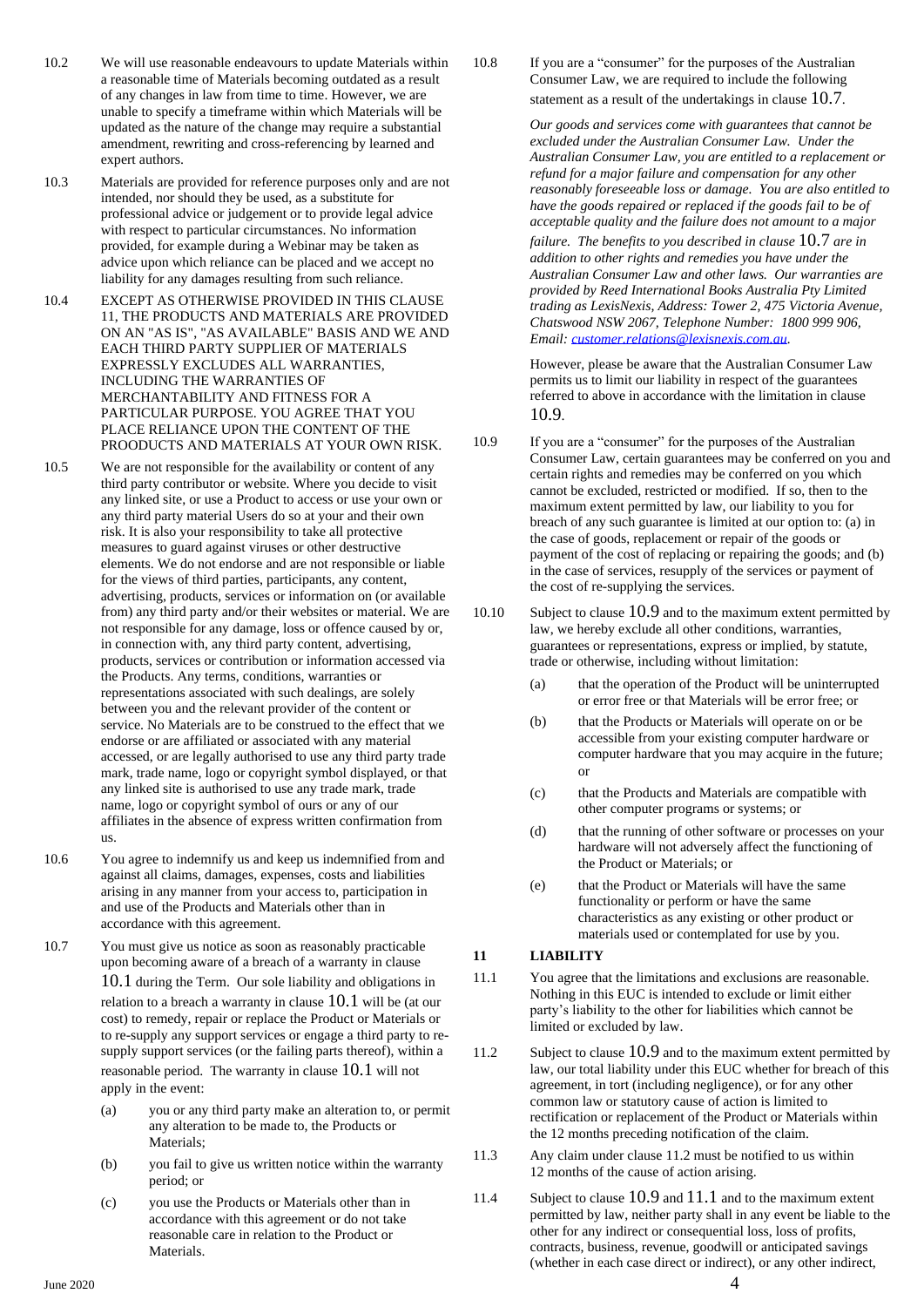consequential or special losses or damages howsoever caused. Subject to clause [10.9](#page-2-1) and to the maximum extent permitted by law, we will not be liable for:

- (a) any loss or corruption of data, software or database configuration held by you (whether before or after termination of this agreement), or any problems of any nature arising from the use of the Products or Materials for purposes for which they were not designed (in accordance with the Specification) even if we have been advised of the possibility of such damages or loss, and whether such claim is made in contract, tort (including negligence), statute or under any other legal claim;
- (b) any defects or failures which arise in whole or in part from accident, neglect or misuse of the Products or Materials;
- (c) defects caused by products, equipment or computer programs not provided or approved by us;
- (d) failure of electrical power or circuitry or network outside the Products;
- (e) unusual stress or storage, transportation, handling or repairing by you; or
- (f) operation of or interference with the Products or Materials by Users or any third party who are not properly trained.
- 11.5 Our liability to you under this clause [11](#page-2-4) will be reduced to the extent that the event giving rise to such liability is caused or contributed to by any act or omission of you.
- 11.6 This clause [11](#page-2-4) has continuing effect after termination of the agreement.

### <span id="page-3-0"></span>**12 CONFIDENTIALITY & PRIVACY**

- 12.1 We and you will keep confidential all confidential information communicated by, acquired from or disclosed by one to the other, whether before or during this agreement, and shall not without the prior written consent of the other:
	- (a) disclose the same to any third party save to those of its officers, employees or sub-contractors who need to know for the purposes of this agreement and provided that such persons comply with the provisions of this clause; or
	- (b) use the other party's confidential information for any purpose other than to perform its obligations under this agreement.
- 12.2 You acknowledge that any Documentation and computer code provided by us to you in relation to the Product are our confidential information.
- 12.3 The obligations set out in clause [12](#page-3-0).1 do not apply to any information which:
	- (a) is generally known to the public in Australia other than as a result of a breach of this clause;
	- (b) is lawfully obtained by a party free of any duty of confidentiality otherwise than directly or indirectly from the other party;
	- (c) is disclosed to the professional advisers, lawyers, auditors and bankers of each party under terms of confidentiality and those professional advisers, lawyers, auditors and bankers are bound by a duty of confidence;
	- (d) a party is required to disclose by order of a court of competent jurisdiction or pursuant to a statutory or regulatory obligation.
- 12.4 If, as a result of this agreement we are able to access any information about identifiable individuals, we agree to comply with the Privacy Act 1988 (Cth) and all other applicable privacy laws and such other data protection laws as may be in force from time to time which regulate the collection, storage, use and disclosure of information, as if it were regulated by these laws.
- 12.5 You agree that LN may collect and use technical data and related information, including but not limited to technical information about your device, system, application software, peripherals and usage of the Product that is gathered periodically to facilitate the provision of updates, product support and other services to you (if any) related to the Product or Materials.
- 12.6 We will use personal information collected about Users for the purposes of (a) providing access to and use of the Product to Authorised Users, (b) providing support services and other similar activities related to the Products, (c) keeping Users informed about products, services, offers and upcoming events and to improve our services; and (d) the purposes set out in this clause 12.
- 12.7 You agree that we may also provide personal information about Users to third parties for the purposes (a) set out in this clause 12; (b) of providing the Prescribing Institution with usage reports, results and other data relating to your use of the Products; and (c) of providing Users with direct marketing offers which we think may be of interest. If you do not wish to receive information about other products, services, offers and events, please notify us in writing.
- [12](#page-3-0).8 The provisions of this clause 12 survive termination of this agreement.

### <span id="page-3-1"></span>**13 INTELLECTUAL PROPERTY**

- 13.1 In this clause, "intellectual property rights" means rights conferred under statute, common law and equity in relation to inventions, innovations, patents, designs, trade marks, trade names, logos and get-up, circuit layouts, confidential information and copyright, existing anywhere in the world, and for the duration of those rights.
- 13.2 All right, title, and interest (including all copyrights and other intellectual property rights) in the Products and Materials (in all forms) belong to us or our third party suppliers. You acquire no ownership of copyright or other intellectual property rights or proprietary interest in the Products or Materials including any copies.
- 13.3 Any new features, functionality or performance of the Products or Materials suggested by you that we subsequently incorporate into any the Products or Materials (including intellectual property rights in them) is our sole and exclusive property and you assign all intellectual property rights in those things to us on creation.
- 13.4 In the event that the normal use or possession of the Products or Materials by you in accordance with this EUC infringes the intellectual property rights of any third party in Australia, we indemnify you against any damages finally awarded against you in respect of such claim, and any reasonable cost and expenses incurred by you provided that:
	- (a) you promptly notify us of any such claims;
	- (b) we are exclusively entitled to contest, defend or settle any such claims;
	- (c) you provide us with all reasonable assistance and make no admissions prejudicial to the defence of any such claims;
	- (d) we are entitled to retain all costs, expenses, damages or other compensation awarded in connection with the resolution or settlement of any such claims;
	- (e) the indemnity shall not apply to the extent that such claims are attributable to the breach by you of any of your obligations or warranties under this EUC;
	- (f) the indemnity is subject to your duty to mitigate all damages, liabilities, costs and expenses arising out of any such claims.
- <span id="page-3-2"></span>[13](#page-3-1).5 In the event that a claim as contemplated by this clause 13 is made or in our opinion is likely to be made, we may at our option and cost:
	- (a) procure the right for you to continue to use the Products or Materials affected;